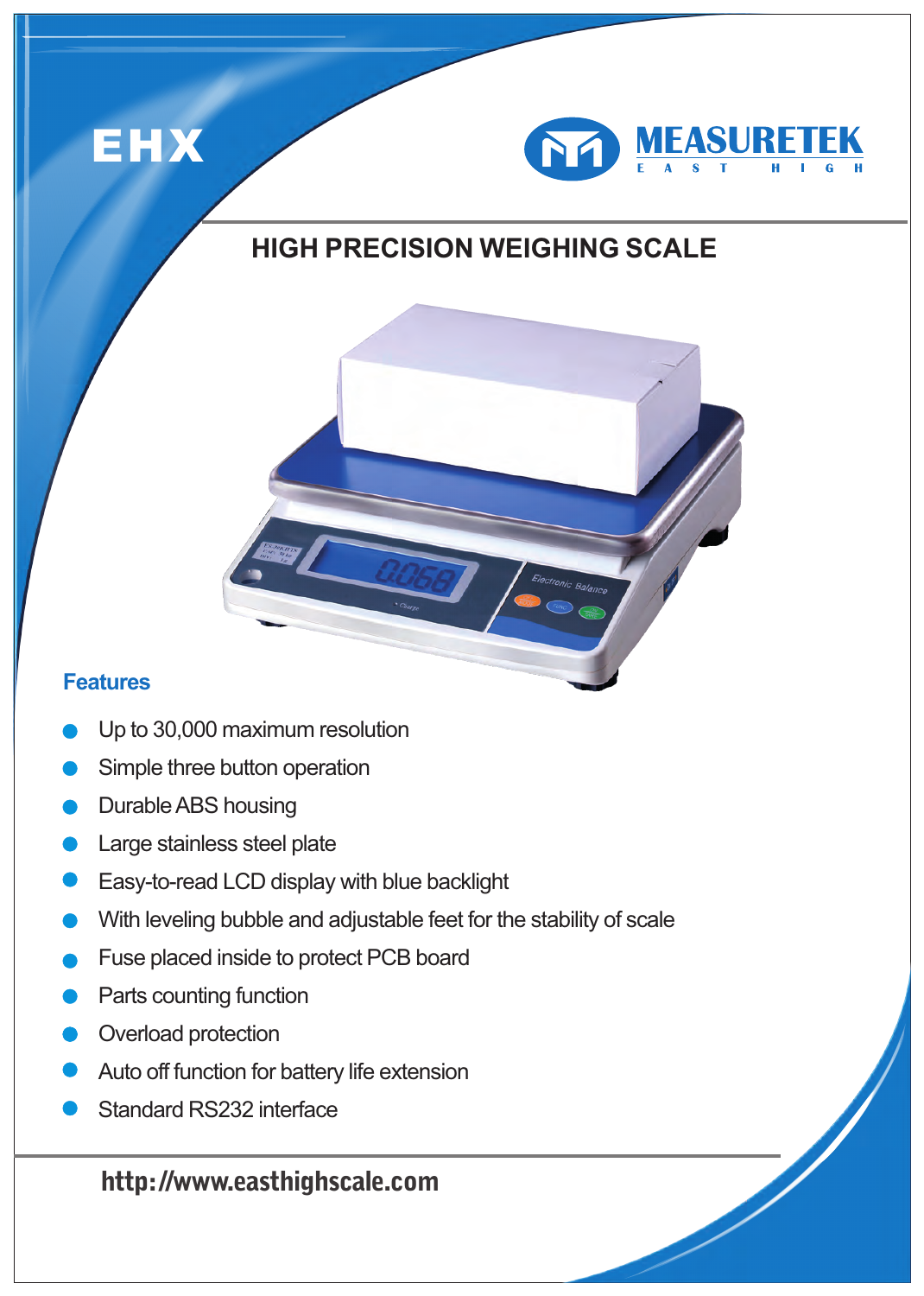



## **HIGH PRECISION WEIGHING SCALE**

### **Specifications**

### **Capacity**:

3kgx0.1g 6kgx0.2g 15gx0.5g 30kgx1g

**Accuracy**: +/-3d

**Unit of measure**: kg/lb

**Display:** 0.73"(18.5mm) high, 8-segment, 6½ digits

LCD with blue backlight

**Function keys**: OFF/MODE, FUNC, ON/TARE

**Power: AC110V/230V** 

**Operation Temp**: 0°C to 40°C (32°F to 104°F)

**Dimensions**:

**Platform**: 285mm(L)x240mm(W)

11.2"(L)x9.4"(W)

**Scale housing**: 315mm(L)x285mm(W)x100mm(H)

12.4"(L)x11.2"(W)x3.9"(H)

**Packing**: 73x38x51cm/6pcs/ctn

G.W: 32.5kg N.W:30kg

20' container can hold 1140pcs

40' container can hold 2280pcs

**Approvals**: UL/CE/BS approved power adapter, FCC, CE and WEEE directive





 6½ digits LCD ● 0.73"(18.5mm) high, 8-segment,



### **EAST HIGH MEASUREMENT CO.,LTD**

 Address: No.108 Xinrun Road, Jiangning Shangfang Science and Technology Zone, Nanjing, China. Tel: 0086 - 25 - 87135598 Fax: 0086 - 25 - 87135595 E-mail: info@easthighscale.com/ info@easthigh.com.cn Website: www.easthighscale.com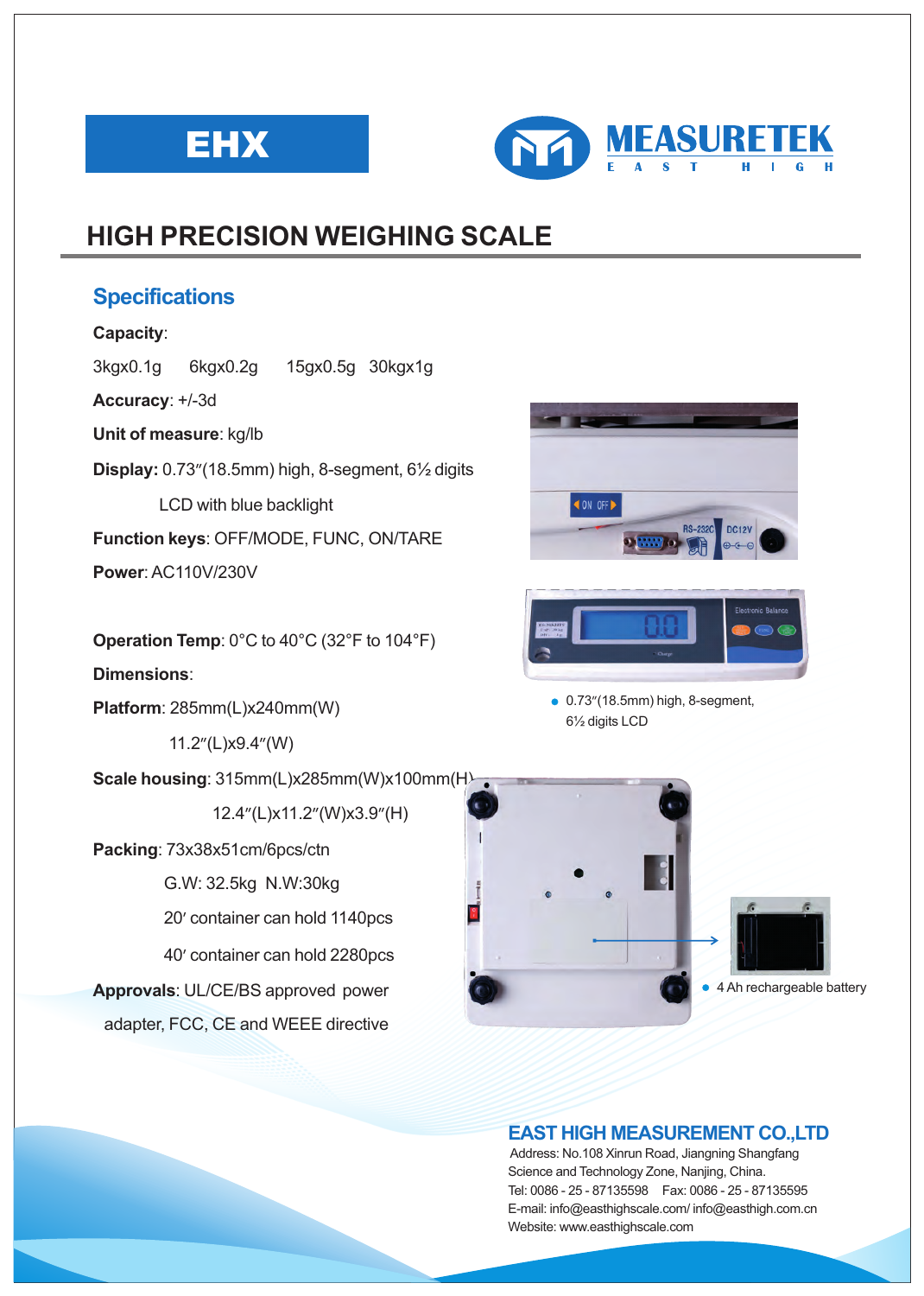# Epson TM-U220 POS Impact Printers



- Three impact printer models
- Easy to operate
- 30% faster than the TM-U200 series
- Drop-in paper loading
- Two-color, black and red receipt and order printing
- Right-side-up printing for kitchen orders
- Flexible paper widths
- Two-year warranty
- Optional power supply case

Epson's TM-U220 printers are the enhanced, more powerful successors to Epson's best-selling TM-U200 family.

Available in three different models, Epson's TM-U220 printers are compact, reliable and fast, and offer all the easy-to-use features important to the retail, restaurant and hospitality industries.

### Universal features

All three printer models in Epson's TM-U220 series are optimized for high-speed throughput so customer receipts and kitchen orders print faster than ever. For maximum efficiency, the TM-U220A, TM-U220B and TM-U220D all offer drop-in paper loading and two-color, black and red printing to highlight special offers and print more impactful logos. They also have an adjustable paper width feature that allows you to use 58, 70 or 76mm paper rolls for more flexibility and greater cost savings.

#### A model for every need

With Epson's TM-U220 series, you have the freedom to select the model that best fits your needs. The TM-U220A and TM-U220B come with an autocutter so you can choose between a full or partial cut, and an Auto Status Back function that automatically transmits changes in

the printer status. The TM-U220A includes a take-up journal device and the TM-U220B and the TM-U220D have a wall-mounting option that prints the receipt right side up for easy reading right out of the printer. And of course, all three printers feature the quality, reliability and advanced printing technology that Epson is famous for.

### Smooth and easy transition

To make upgrading even easier, Epson's TM-U220 series has been designed to be 100% compatible with existing systems that currently use a TM-U200 printer. Because the external dimensions of the TM-U200 and TM-U220 printer series are almost identical, transitioning to a new TM-U220 printer is as simple as removing the TM-U200 and dropping in the new TM-U220 and AC adapter.